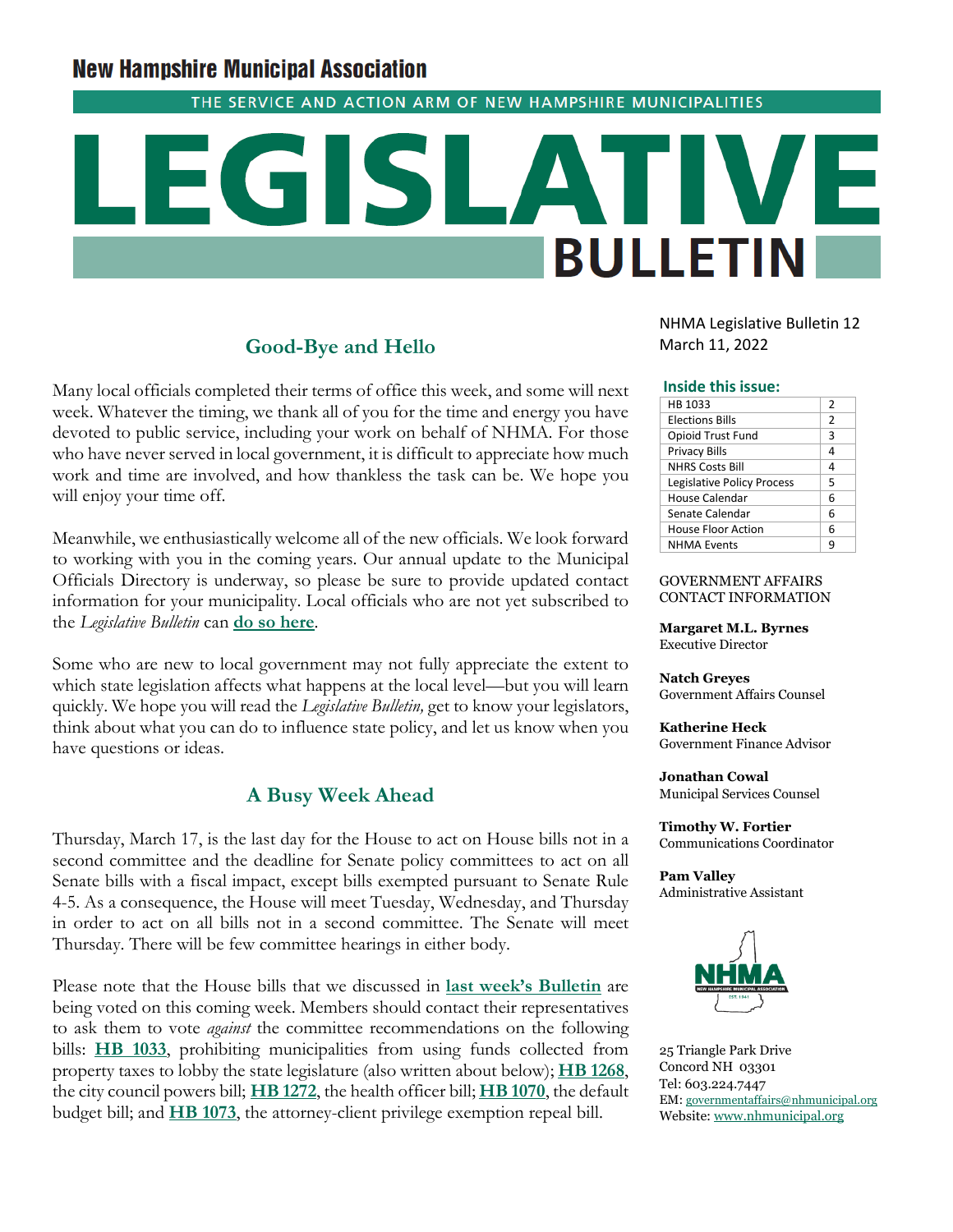Please note that the House has yet to concur, non-concur, or non-concur with request for a committee of conference on **[HB 307](http://www.gencourt.state.nh.us/bill_status/pdf.aspx?id=30034&q=billVersion)**, which would punish local officials for adopting a local ordinance that exceeds their authority on guns. That bill, which we wrote about in **[Bulletin #3,](https://www.nhmunicipal.org/legislative-bulletin/2022-nhma-legislative-bulletin-03#26289)** was amended by the Senate, after passing the House, and now awaits further action by the House. We urge members to ask their representatives to vote to non-concur with the Senate and let the bill die.

#### **Reminder: House Bill 1033**

**Reminder:** Please contact your representatives as soon as possible and ask them to kil[l HB 1033](http://www.gencourt.state.nh.us/bill_status/pdf.aspx?id=32154&q=amendment)– the bill that would prohibit municipalities from using any "funds collected from property taxes" to lobby the state legislature. We are asking legislators to vote *against* the committee recommendation of Ought to Pass and *for* an Inexpedient to Legislate motion or any other motion that would kill the bill.

We explained in **[Bulletin #10](https://www.nhmunicipal.org/legislative-bulletin/2022-nhma-legislative-bulletin-10)** and in a **[recent communication to our membership](https://mailchi.mp/nhmunicipal/webinar-new-703108)** how **HB 1033** hurts local government, and we think that this is a great opportunity for our members to explain to legislators why the lobbying efforts of NHMA and similar organizations are so important. Membership organizations for local governments provide education and support for local officials, while helping them to advocate, engage, and work with the legislature and other policymakers in an efficient and beneficial way. When the pandemic shut down the world **[in 2020](https://www.nhmunicipal.org/legislative-bulletin/2020-nhma-final-legislative-bulletin)**, it was advocacy efforts at the state legislature that crafted a workable solution to delayed town meetings; brought \$32 million in federal CARES Act funds to cities; and *still* helped secure \$50 million in state funding for cities and towns to deal with PFAS in drinking water. The very **[next year](https://www.nhmunicipal.org/legislative-bulletin/2021-nhma-legislative-bulletin-final)**, advocacy efforts at the state legislature resulted in 30 percent of meals and rooms tax revenue being distributed to towns and cities, with a total estimated value of \$196 million dollars. This year, municipal advocacy helped the House **[reverse a committee recommendation](https://www.nhmunicipal.org/legislative-bulletin/2022-nhma-legislative-bulletin-09#26684)** to kill a bill that would provide a 7.5 percent state contribution to the employer's share of the New Hampshire Retirement System obligation, saving an \$27.7 million in fiscal year 2023 and \$28.4 million in fiscal year 2024. And those are just *some* of the *recent* examples of how advocacy improves local operations, and of the kind of results that would be much less likely if **HB 1033** passes.

We are hopeful that the House will reverse the committee recommendation and support municipalities by killing **HB 1033**.

## **Election Law Committee Tackles Important Bills**

On Wednesday, the **House Election Law Committee** voted on three bills that NHMA is following closely this year.

The first bill, **[HB 1064](http://www.gencourt.state.nh.us/bill_status/pdf.aspx?id=26088&q=billVersion)**, the hand-count bill that **[we wrote about previously,](https://www.nhmunicipal.org/legislative-bulletin/2022-nhma-legislative-bulletin-03#26283)** was unanimously recommended as Inexpedient to Legislate. Had the bill been enacted, every election in New Hampshire would have had to be hand-counted. If the House agrees with the committee's recommendation during its session next week, New Hampshire cities and towns will continue to decide for themselves whether to use the AccuVote machines.

The second bill, **[HB 1485](http://www.gencourt.state.nh.us/bill_status/pdf.aspx?id=28433&q=billVersion)**, which we mentioned in **[Bulletin #2](https://www.nhmunicipal.org/legislative-bulletin/2022-nhma-legislative-bulletin-02)**, would have created a procedure for the direct recall of any local elected official serving a 3-year term. At the recommendation of the sponsor and with the consent of the cosponsors, the bill was unanimously recommended as Inexpedient to Legislate.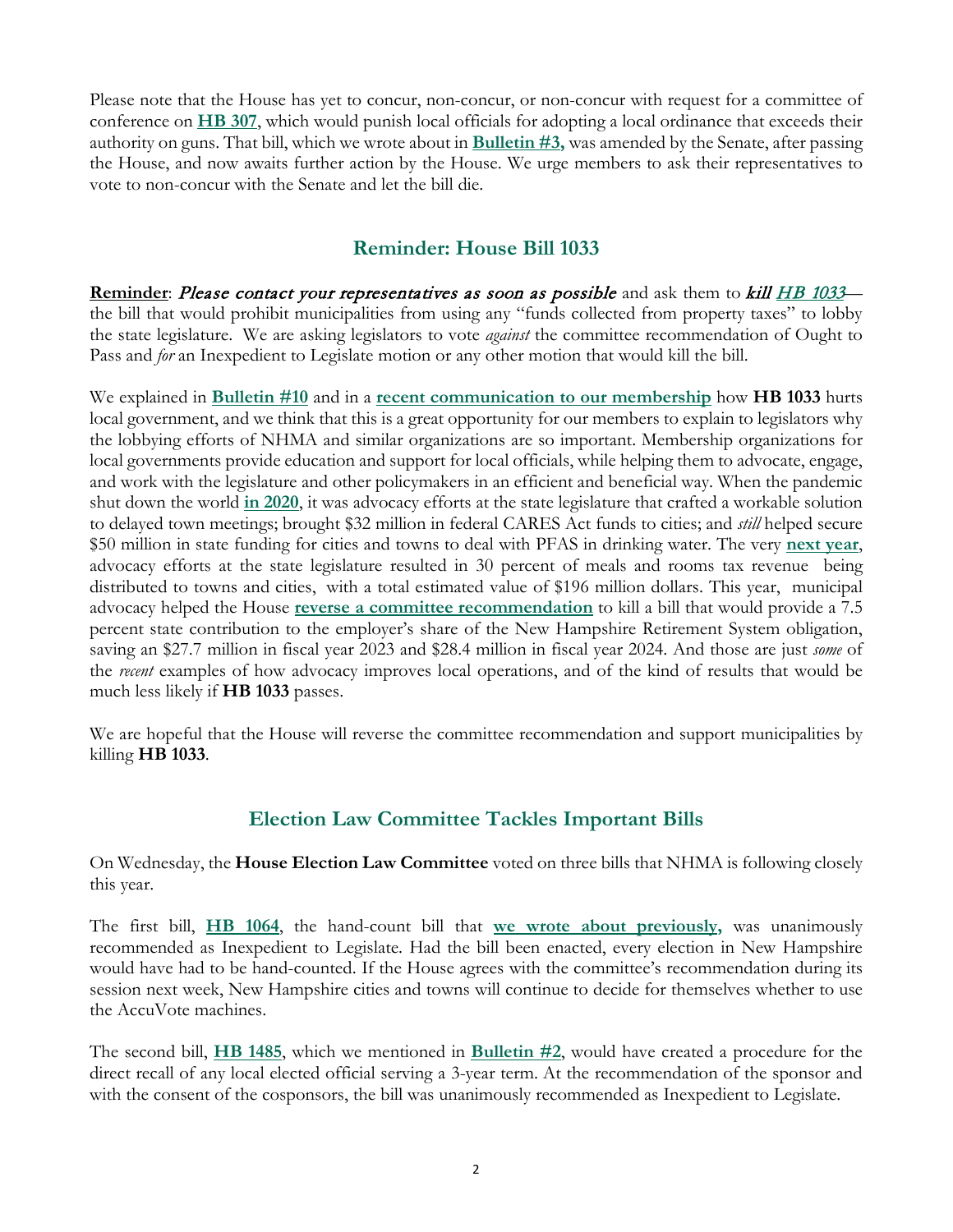The third bill, **[HB 1567](http://www.gencourt.state.nh.us/bill_status/billinfo.aspx?id=1579&inflect=2)**, which we also mentioned in **[Bulletin #2](https://www.nhmunicipal.org/legislative-bulletin/2022-nhma-legislative-bulletin-02)**, was substantially modified by **[an](http://www.gencourt.state.nh.us/bill_status/pdf.aspx?id=32657&q=amendment)  [amendment](http://www.gencourt.state.nh.us/bill_status/pdf.aspx?id=32657&q=amendment)** prior to receiving an Ought to Pass with Amendment recommendation with bipartisan support. **[As written](http://www.gencourt.state.nh.us/bill_status/pdf.aspx?id=28895&q=billVersion)**, **HB 1567** would have allowed any registered voter to bring suit in superior court against any municipal election official for failure to perform his or her election duties. Wisely, the committee recognized that **[RSA chapter 666](http://www.gencourt.state.nh.us/rsa/html/LXIII/666/666-mrg.htm)** makes the attorney general responsible for the enforcement of the election laws, and the amendment modified the bill substantially to remove private causes of action in favor of action by the attorney general's office. Unfortunately, the amendment does grant the attorney general's office the authority to subject a municipality to a civil penalty and restitution upon negligent action of an election official. We are concerned about the recent legislative trend of trying to impose fines on municipalities for the misdeeds—intentional or negligent—of their officials. If an election official has truly failed to perform his or her duties in a material way, it seems the appropriate remedy is to remove the official from office, since the failure to perform duties imposed by law is a violation of the oath of office.

These bills, like all other House bills not going to a second committee, will be addressed by the House on or before March 17. Given the committee's recommendations on these three bills, it is likely that only **HB 1567** will be moving on to the Senate.

# **Opioid Abatement Trust Fund Allocations**

On **Wednesday, March 9,** the **House Ways and Means Committee** voted unanimously to recommend **[HB 1565](https://nam04.safelinks.protection.outlook.com/?url=http%3A%2F%2Fwww.gencourt.state.nh.us%2Fbill_status%2Fpdf.aspx%3Fid%3D28893%26q%3DbillVersion&data=04%7C01%7C%7C59c3c48467554e23314408d9fc51f991%7C26291d41fe344e6ba3102f5bdf84590c%7C0%7C0%7C637818251439254548%7CUnknown%7CTWFpbGZsb3d8eyJWIjoiMC4wLjAwMDAiLCJQIjoiV2luMzIiLCJBTiI6Ik1haWwiLCJXVCI6Mn0%3D%7C3000&sdata=LpjjUyjqIk5TCvWGxUN1C2JRpZCdphizgZthsYj0%2BHw%3D&reserved=0)**, relative to the opioid abatement trust fund allocations, for Interim Study. The committee noted that any legislation that will affect the allocation of all future settlements needs to be studied carefully.

In 2020, HB 1639 created the opioid abatement trust fund and established an advisory commission to oversee this fund. The Department of Health and Human Service (DHHS), in collaboration with the commission, is tasked with ensuring these funds support programs associated with the prevention, treatment, and recovery of substance use disorders.

Under RSA 126-A:83, II, all funds received from opioid settlements are to be used for opioid abatement purposes, with 15% being distributed to those counties, cities, and towns that brought their own opioid lawsuits prior to September 1, 2019. The remaining 85% of those funds are deposited into a dedicated opioid abatement trust fund to be distributed to other political subdivisions and qualifying non-governmental programs.

In 2021, the first allocation of \$414,359.00 (15 percent of funds received) was distributed to the 23 political subdivisions that signed onto the settlement. In 2022, the 15 percent allocation to the 23 political subdivisions is \$2,762,394. As recently as this week, another \$46 million settlement involving Purdue Pharma has been proposed as New Hampshire's allocation in the Sackler family bankruptcy plan. This is in addition to the estimated \$115 million settlement that will be distributed over the next 18 years to all 10 counties, as well as 31 municipalities and 5 school districts that had signed onto the agreement with the three major pharmaceutical distributors: Cardinal Health, Inc., McKesson Corporation, and Amerisource Bergen Corporation. Other settlements from opioid manufacturers are expected to follow. These funds and their allocations will be instrumental in combating the opioid epidemic and deterring a future crisis over the next two decades.

As hundreds of millions of dollars in settlement funds are negotiated for New Hampshire, we continue to encourage local officials from municipalities involved in the litigation and those looking to start opioid abatement programs to share your concerns with your legislators.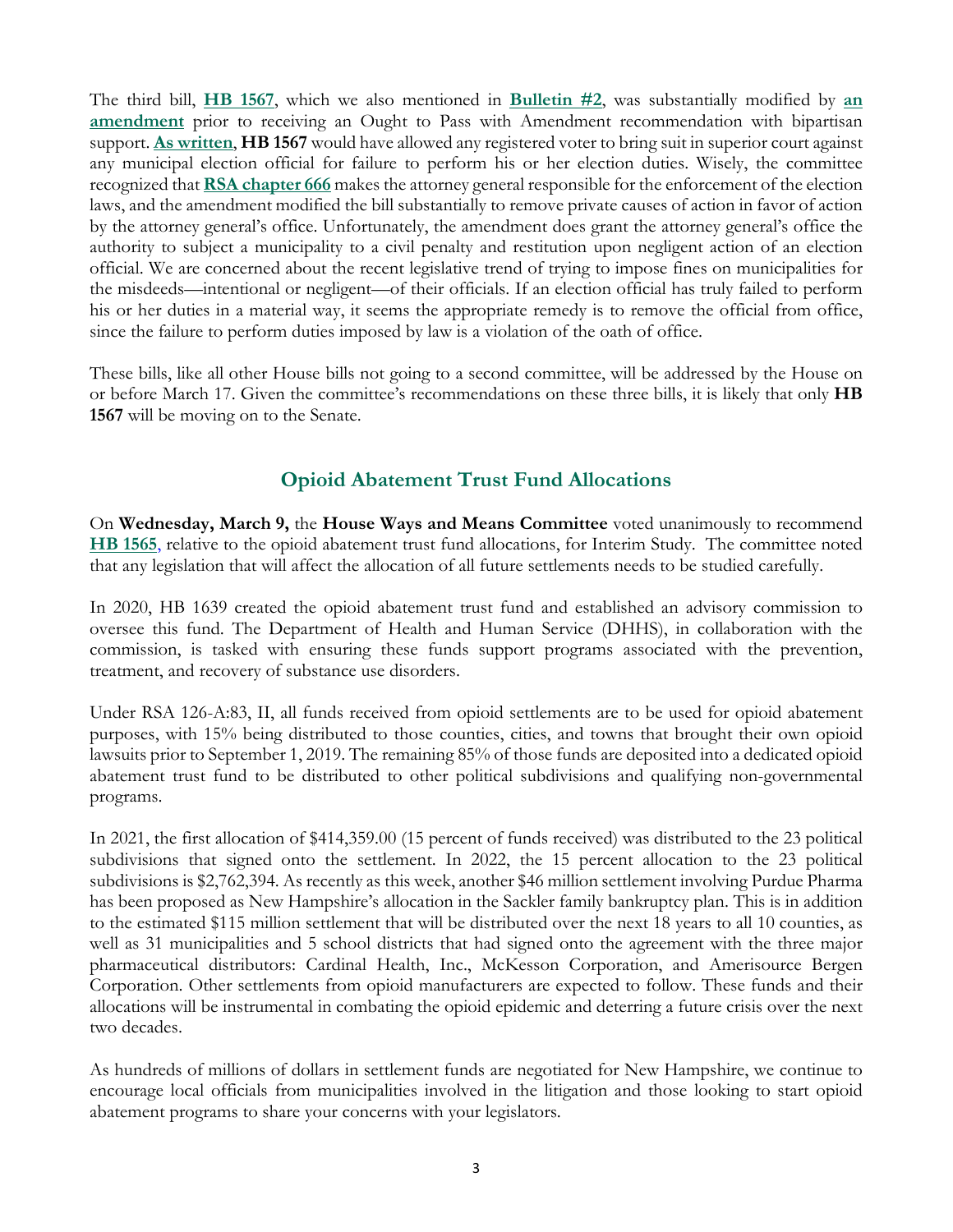## **Stiff Opposition to Privacy Bill**

On Tuesday, the **Senate Election Law and Municipal Affairs Committee** heard testimony on **[HB 597](http://www.gencourt.state.nh.us/bill_status/pdf.aspx?id=30070&q=billVersion)** as amended by the House. The bill establishes an "expectation of privacy in personal information" and states that "[n]o municipal, county, state, or federal department, agency, employee, elected official, or contractor shall, acquire, collect, retain, or use any personal information of any individual residing in New Hampshire from any third-party provider," subject to six exceptions.

This bill has had a long life before coming to the Senate. It was originally filed last year, retained by the House, and worked on over the summer and fall by the House committee, resulting in an amendment, which was adopted by the House prior to passage of the bill. NHMA has opposed the bill throughout the process primarily because the vague and undefined language of the bill would have serious, unintended consequences for municipal government. Tuesday's hearing saw testimony on the bill not only from a municipal attorney, who raised additional concerns, but also from law enforcement, the Business and Industry Association, and other private industry groups who identified the language of the bill as prohibiting activities commonly engaged in by a wide swath of New Hampshire businesses.

Although not taking a position, the Department of Justice provided additional, extensive testimony highlighting how **HB 597** would cut into a grand jury's ability to investigate, and that none of the six exceptions would allow a grand jury to perform the kind of work that it ordinarily engages in. Additional testimony by a police chief highlighted other difficulties for law enforcement's investigative capacities created by the language of the bill.

Of particular interest to municipalities, testimony from a city attorney highlighted the issues created by the bill's language. Some issues included sharing information between governmental and semi-governmental entities, such as public water systems and city officials; the lack of exception for municipal regulatory agencies; and issues related to the penalty provisions contained within the bill.

We are hopeful that the testimony presented Tuesday demonstrated to the committee that **HB 597** will have serious, negative implications for the state and should be recommended as Inexpedient to Legislate. However, municipal officials with additional concerns are urged to **[contact committee members](http://www.gencourt.state.nh.us/senate/committees/committee_details.aspx?cc=1421)** to express their concerns with the language of the bill.

## **Bill Would Reduce Municipal NHRS Costs**

On Wednesday, the **House Finance Committee-Division I** held a work session on **[HB 1417,](http://www.gencourt.state.nh.us/bill_status/pdf.aspx?id=28309&q=billVersion)** which proposes to reinstate a portion (7.5 percent) of the state contribution to the employer's share of the New Hampshire Retirement System (NHRS) cost for teachers, police, and firefighters. Unfortunately, the bill was recommended Inexpedient to Legislate by a 4-2 vote of the division. This bill will now move to the full **House Finance Committee** on **Wednesday, March 23, at 10:00 a.m., in LOB room 210-211**, where the Division I recommendation *can* be overturned with your support.

Over the last decade, the state has downshifted 100 percent of the employer contribution cost to the municipalities. Prior to 2012, the state contributed up to 35 percent toward these costs. Although a 7.5 percent contribution would restore far less than the state's original 35 percent share (estimated to be \$129 million), this bill would provide an estimated \$27.7 million in relief in fiscal year 2023 alone.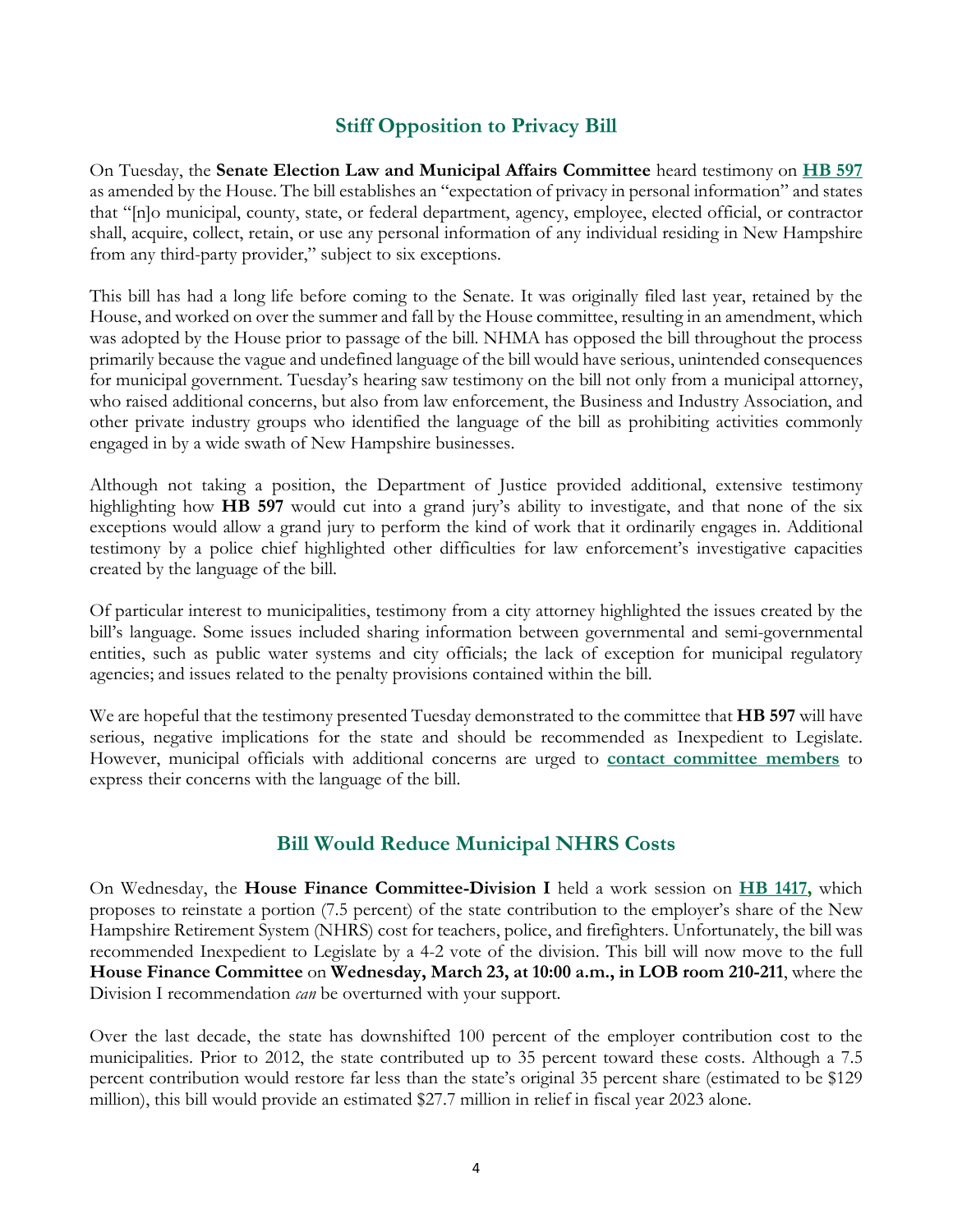NHMA requested data from cities and towns to demonstrate the effect this legislation would have. It is clear from the responses of the 65 survey participants that this bill would provide significant and much-needed local tax relief. For example, a 7.5 percent state contribution translates to \$2 million for one New Hampshire city and 11 cents off the tax rate for another. One town estimates that this contribution totals 1 percent of its municipal budget while another estimates a 1.8 percent budget reduction. With this information, we will continue to advocate for this legislation—but we need your help.

We are encouraging our members to contact their state representatives and the full **[House Finance](http://www.gencourt.state.nh.us/house/committees/committeedetails.aspx?id=22)  [Committee](http://www.gencourt.state.nh.us/house/committees/committeedetails.aspx?id=22)** before **Wednesday, March 23**, to ask the state to live up to its 2012 promise that it would reinstate a portion of the employer contribution when the state's fiscal position improved. The state continues to report revenues that exceed projections and estimates. With your voice, we can keep this bill moving forward.

# **Last Call for Volunteers**

NHMA's biennial legislative policy process is getting underway. As a first step, we are recruiting volunteers to serve on our three legislative policy committees. These committees will review legislative policy proposals submitted by local officials and make recommendations on those policies, which will go to the NHMA Legislative Policy Conference in September.

And we are still looking for volunteers!

#### If you are a municipal official in an NHMA member municipality and are interested in serving on one of the policy committees, please contact the Government Affairs staff at 603-224-7447 or [governmentaffairs@nhmunicipal.org.](mailto:governmentaffairs@nhmunicipal.org)

Each of the committees deals with a different set of municipal issues. The committees and their subject areas are as follows:

- Finance and Revenue budgeting, revenue, tax exemptions, current use, assessing, tax collection, retirement issues, education funding.
- General Administration and Governance elections, Right-to-Know Law, labor, town meeting, charters, welfare, public safety.
- Infrastructure, Development, and Land Use solid/hazardous waste, transportation, land use, technology, environmental regulation, housing, utilities, code enforcement, economic development.

When you contact us, please indicate your first and second choices for a committee assignment. We will do our best to accommodate everyone's first choice, but we do need to achieve approximately equal membership among the committees. We hope to have 15-20 members on each committee.

There will be an organizational meeting for all committees on **Friday, April 1.** After that, each committee will meet separately as many times as necessary to review the policy proposals assigned to it—typically three to five meetings, all held on either a Monday or Friday, between early April and the end of May.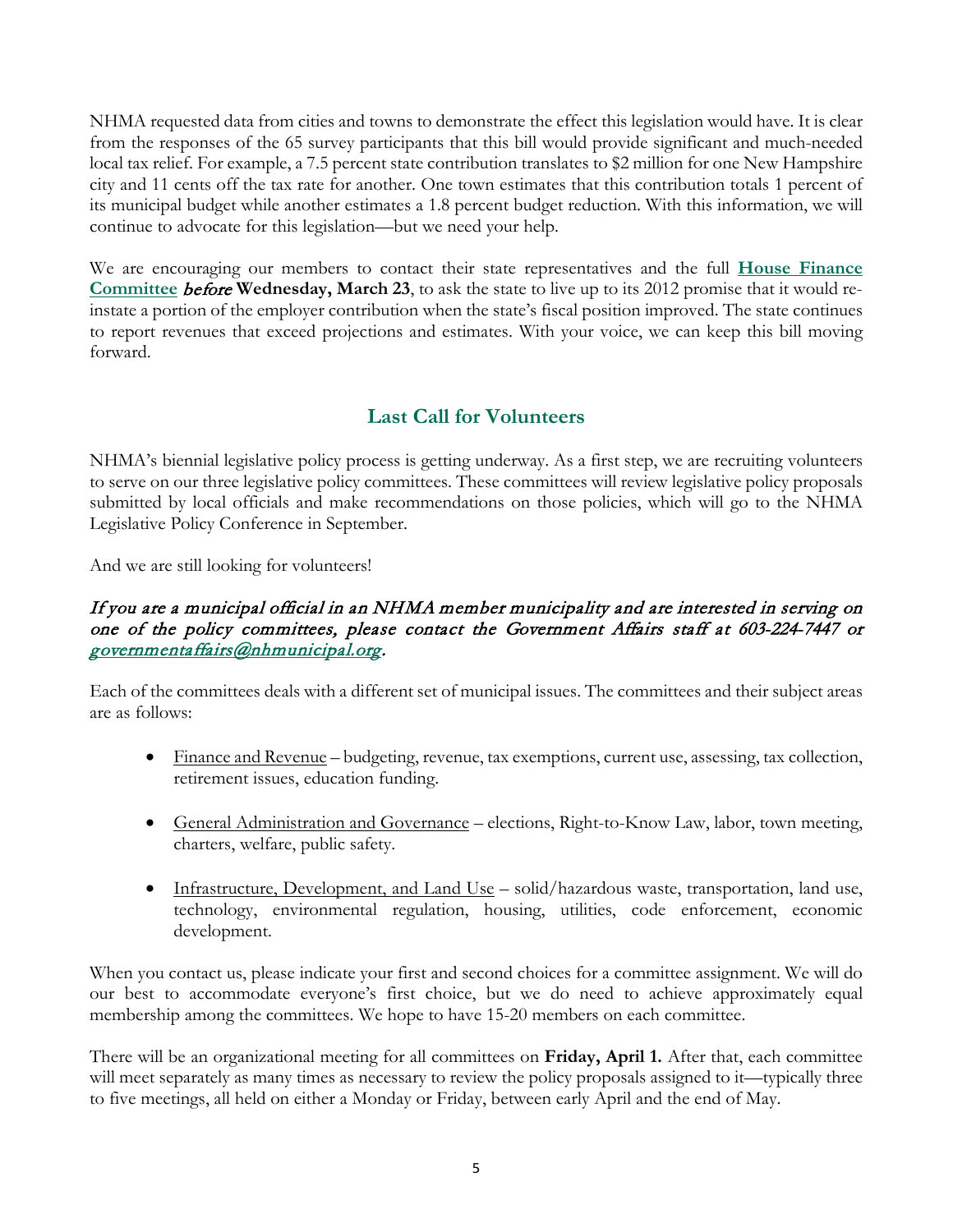#### **HOUSE CALENDAR**

**There are no hearings in the House on bills of municipal interest.**

#### **SENATE CALENDAR**

#### **MONDAY, MARCH 14, 2022**

## **ELECTION LAW AND MUNICIPAL AFFAIRS,** Room 100, SH

1:00 p.m. **HB 1029,** relative to the Claremont police commission.

#### **WEDNESDAY, MARCH 16, 2022**

#### **EXECUTIVE DEPARTMENTS AND ADMINISTRATION,** Room 103, SH

9:30 a.m. **HB 1497-FN,** relative to optional allowances in the retirement system. 10:00 a.m. **HB 1318-FN-L**, relative to penalties for employer noncompliance with retirement system requirements.

## **House Floor Action**

Thursday, March 10, 2022

**CACR 14,** relating to unions. Providing that all workers have the right to join a union. **Inexpedient to Legislate.**

**CACR 22,** relating to elections. Providing that all elections in New Hampshire shall be by ranked-choice voting. **Inexpedient to Legislate.**

**HB 314,** relative to homestead food operation licensure. **Passed.**

**HB 1000,** prohibiting motorcycle profiling. **Passed.**

**HB 1008,** establishing a commission to study the structure and election calendar of New Hampshire municipal government. **Inexpedient to Legislate.**

**HB 1021,** prohibiting regulation of religious land use based on the religious nature of the assembly or speech taking place on the land or in the structure. **Passed.**

**HB 1025-FN,** relative to impeding, provoking, or harassing law enforcement officers. **Inexpedient to Legislate.**

**HB 1026,** relative to budget information provided to a budget committee. **Passed.**

**HB 1031,** prohibiting law enforcement from encrypting public frequencies. **Tabled.**

**HB 1068,** relative to building codes for tiny houses. **Inexpedient to Legislate.**

**HB 1109,** relative to approval for off highway recreational vehicles use on class V and class VI roads. **Passed with Amendment.**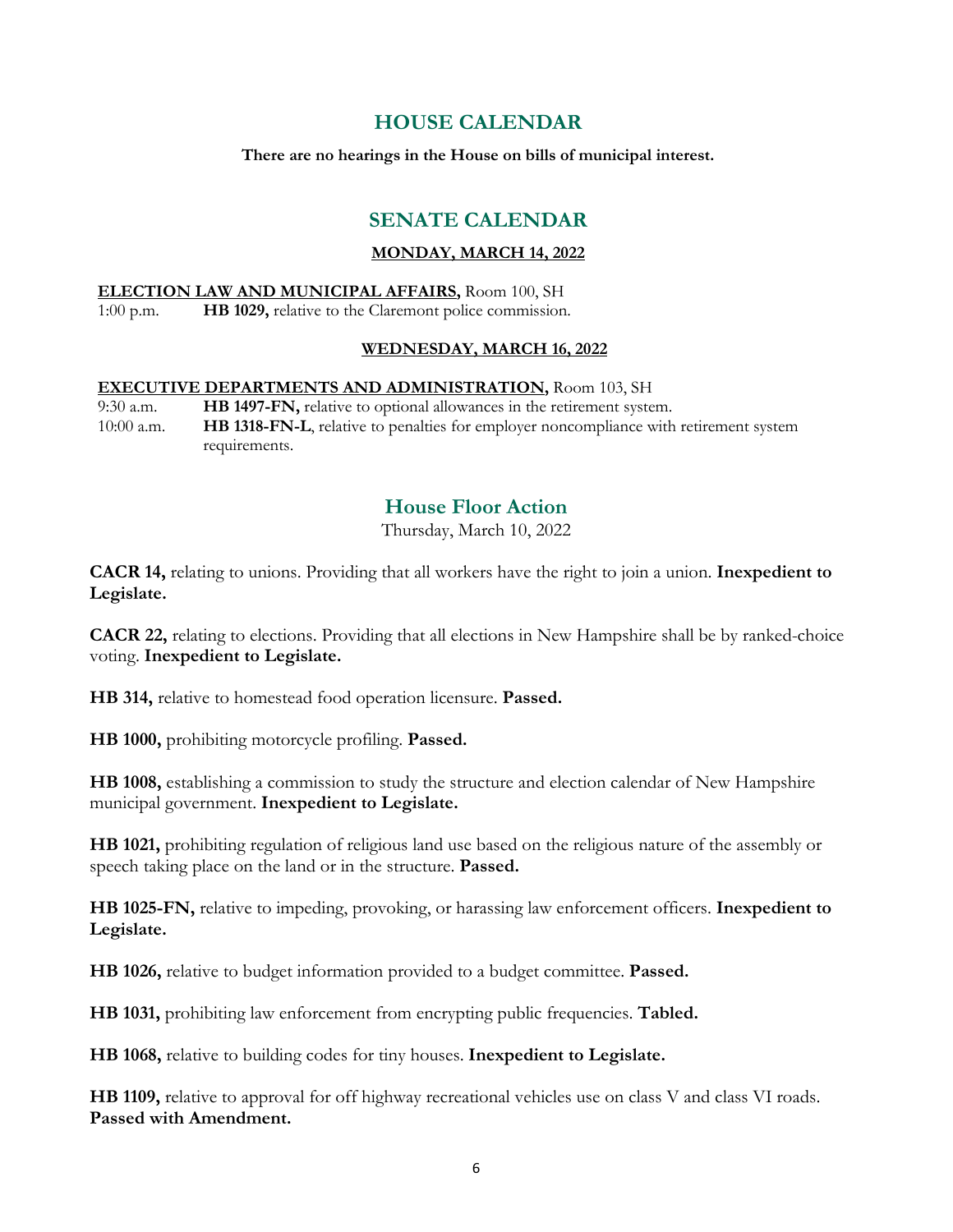**HB 1122,** authorizing municipalities to collect and resell construction and demolition debris. **Passed.**

**HB 1124,** requiring businesses to use the federal E-Verify system of the United States Citizenship and Immigration Services. **Inexpedient to Legislate.** 

**HB 1128,** relative to financial liability for damage caused by OHRV use of class VI roads. **Inexpedient to Legislate.**

**HB 1143,** relative to medical mandates adopted by employers. **Inexpedient to Legislate.**

**HB 1147,** relative to governmental records available upon request. **Inexpedient to Legislate.** 

**HB 1151-FN,** prohibiting the display of a deadly weapon at a parade, funeral procession, picket line, march, rally, vigil, or demonstration. **Inexpedient to Legislate.**

**HB 1156-FN,** requiring certain public servants to receive a copy of a pre-employment background investigation. **Inexpedient to Legislate.**

**HB 1157,** relative to electronic ballot counting devices. **Passed.**

**HB 1167,** establishing a maximum contaminant level for perfluorinated chemicals in surface water. **Interim Study.**

**HB 1174,** relative to election challengers. **Passed with Amendment.**

**HB 1175,** relative to recording interactions with public officials. **Tabled.**

**HB 1183,** relative to the calculation of property taxes for residents 75 years of age and older. **Inexpedient to Legislate.**

**HB 1185,** relative to treatment of water contaminated with perfluorinated chemicals. **Passed with Amendment.** 

**HB 1188,** establishing a commission to study OHRV use in the state. **Passed with Amendment.**

**HB 1195,** relative to public comment periods at public meetings. **Passed with Amendment.** 

**HB 1216-FN,** repealing the housing appeals board. **Inexpedient to Legislate.**

**HB 1254,** relative to the housing appeals board. **Inexpedient to Legislate.**

**HB 1257-FN,** requiring the retirement system to divest from investment in companies located in China. **Inexpedient to Legislate.**

**HB 1260,** making immunization status a protected class. **Inexpedient to Legislate.**

**HB 1275,** relative to municipal representation on regional planning commissions. **Inexpedient to Legislate.**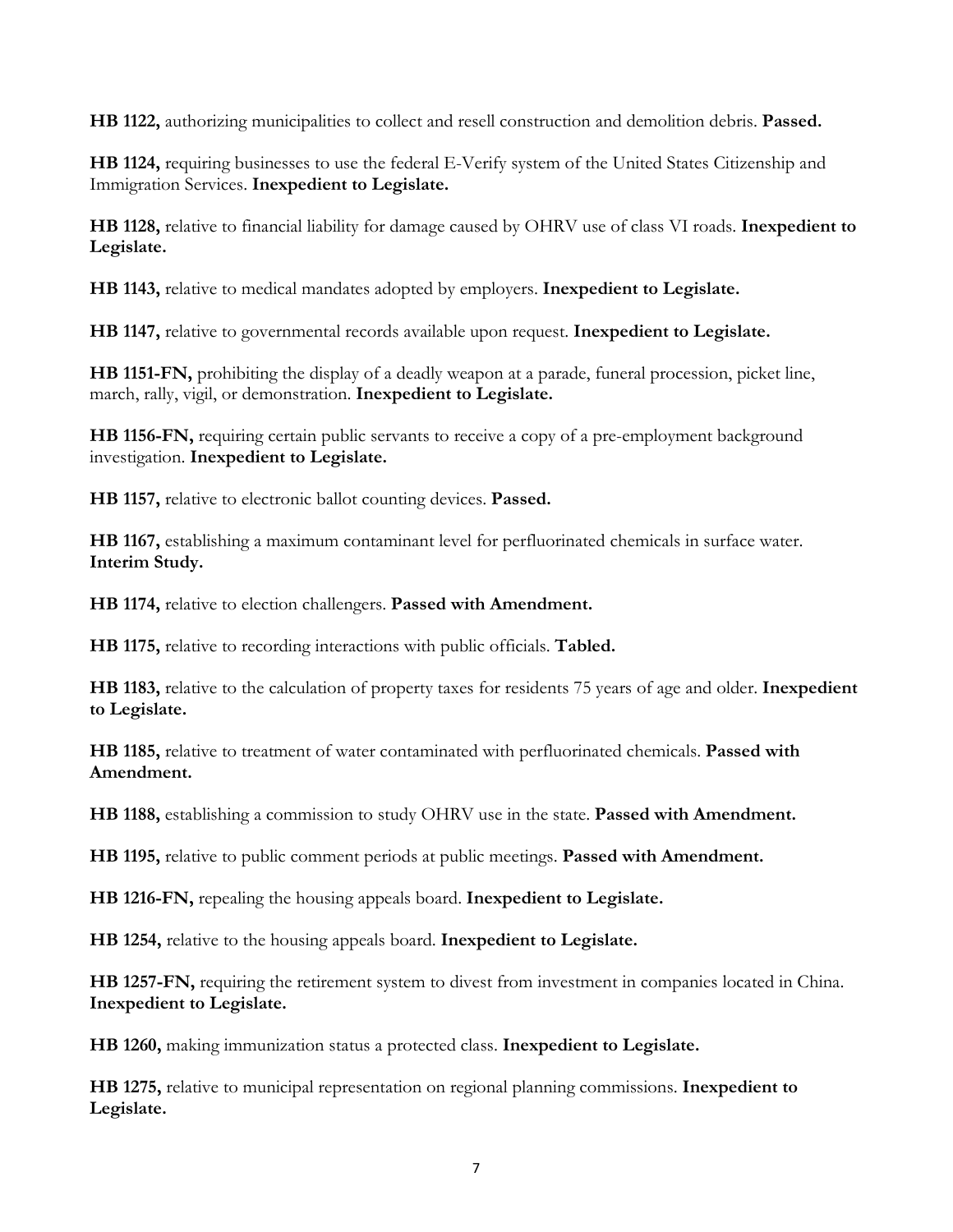**HB 1277,** relative to the reporting of cybersecurity incidents. **Passed.**

**HB 1282,** relative to the records of communication common carriers. **Passed.**

**HB 1315,** relative to immunity from civil liability for sports officials. **Inexpedient to Legislate.**

**HB 1322,** modifying the governmental records exempted from RSA 91-A. **Inexpedient to Legislate.** 

**HB 1351,** prohibiting certain employers from requiring a COVID-19 vaccination as a condition of employment. **Inexpedient to Legislate.**

**HB 1358,** requiring public and private employers to establish procedures and exceptions for the use of mandatory intrusive testing as a condition of new or continued employment. **Inexpedient to Legislate.**

**HB 1359,** relative to the election-day duties of incumbent election officials who also appear on the ballot. **Inexpedient to Legislate.**

**HB 1377,** relative to unemployment benefits for employees terminated for refusing to comply with a vaccine mandate. **Inexpedient to Legislate.**

**HB 1385,** prohibiting the use of credit history in employment decisions. **Inexpedient to Legislate.**

**HB 1387,** enabling municipalities to adopt a property tax homestead exemption. **Inexpedient to Legislate.** 

**HB 1415,** relative to employer health screening reimbursement. **Inexpedient to Legislate.**

**HB 1430-FN-A,** repealing the tax on rentals of motor vehicles under the meals and rooms tax. **Inexpedient to Legislate.**

**HB 1440,** relative to surface water quality standards for perfluorinated chemicals. **Interim Study.**

**HB 1445-FN,** relative to the identification of police vehicles. **Interim Study.**

**HB 1450-FN,** including agricultural resources under the land and community heritage investment program. **Inexpedient to Legislate.**

**HB 1494,** relative to a property tax exemption concerning certain communications services leases. **Inexpedient to Legislate.**

**HB 1549,** relative to special duty hours worked by retired police members in the retirement system. **Inexpedient to Legislate.**

**HB 1555-FN,** repealing the permit required for fires at campgrounds. **Tabled.**

**HB 1569-FN,** relative to the status of "totally unemployed" for purposes of unemployment compensation. **Inexpedient to Legislate.**

**HB 1570-FN,** relative to reducing vehicle registration fees. **Inexpedient to Legislate.**